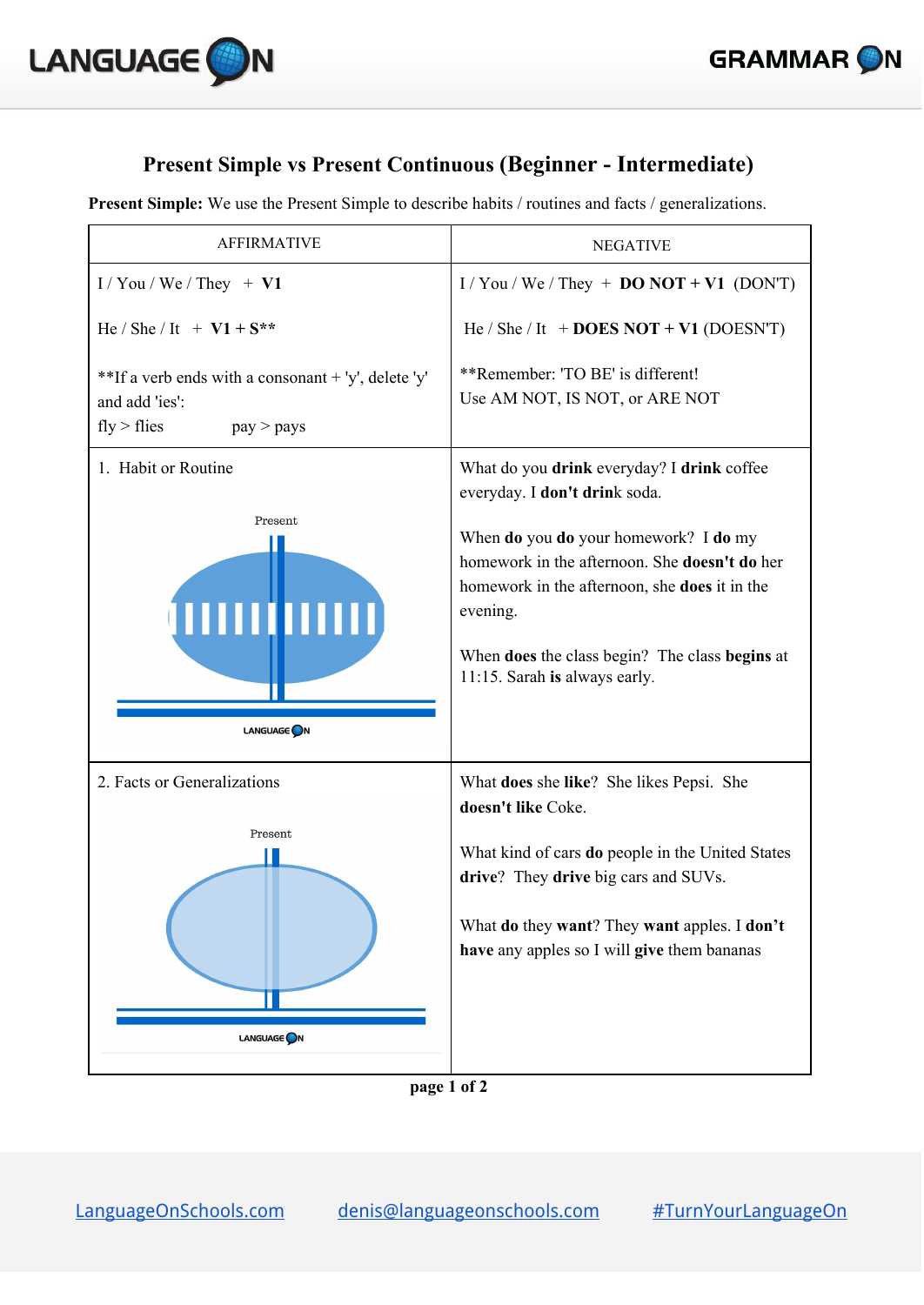## **Present Simple vs Present Continuous (Beginner Intermediate)**

**Present Continuous:**We use the Present Continuous to describe an action that is happening at the moment that the speaker is speaking. We also use the Present Continuous to describe an action in the near future.

| Signal Words                                                                                                                                            | Form: $'TO BE' + ING$                                                                                                                                                                                            |
|---------------------------------------------------------------------------------------------------------------------------------------------------------|------------------------------------------------------------------------------------------------------------------------------------------------------------------------------------------------------------------|
| <b>Now</b><br>At the moment<br>Today<br>This afternoon/tomorrow<br>+ other words showing 'near future'<br>1. To show an action that is happening "now". | $I + AM + V1 + ING$<br>$He/She/It$ + IS + V1 + ING<br>You/We/They $+ ARE + V1 + ING$<br>This week we are studying the Present<br>Continuous.                                                                     |
| Present<br>Past<br>Future<br>(now)<br>LANGUAGE <sup>ON</sup>                                                                                            | She isn't drinking coffee now.<br>I am learning English this year.<br>I am wearing jeans today.<br>It is raining now.                                                                                            |
| 2. To show an action in the near future.<br>Present<br>Past<br>Near Future<br>(now)<br>LANGUAGE <sup>ON</sup>                                           | Tomorrow, we are visiting Key West.<br>She is going to the beach after class.<br>I am graduating next year.<br>We aren't going out tonight.<br>Who is teaching the class tomorrow? Jack is<br>teaching tomorrow. |

**page 2 of 2**